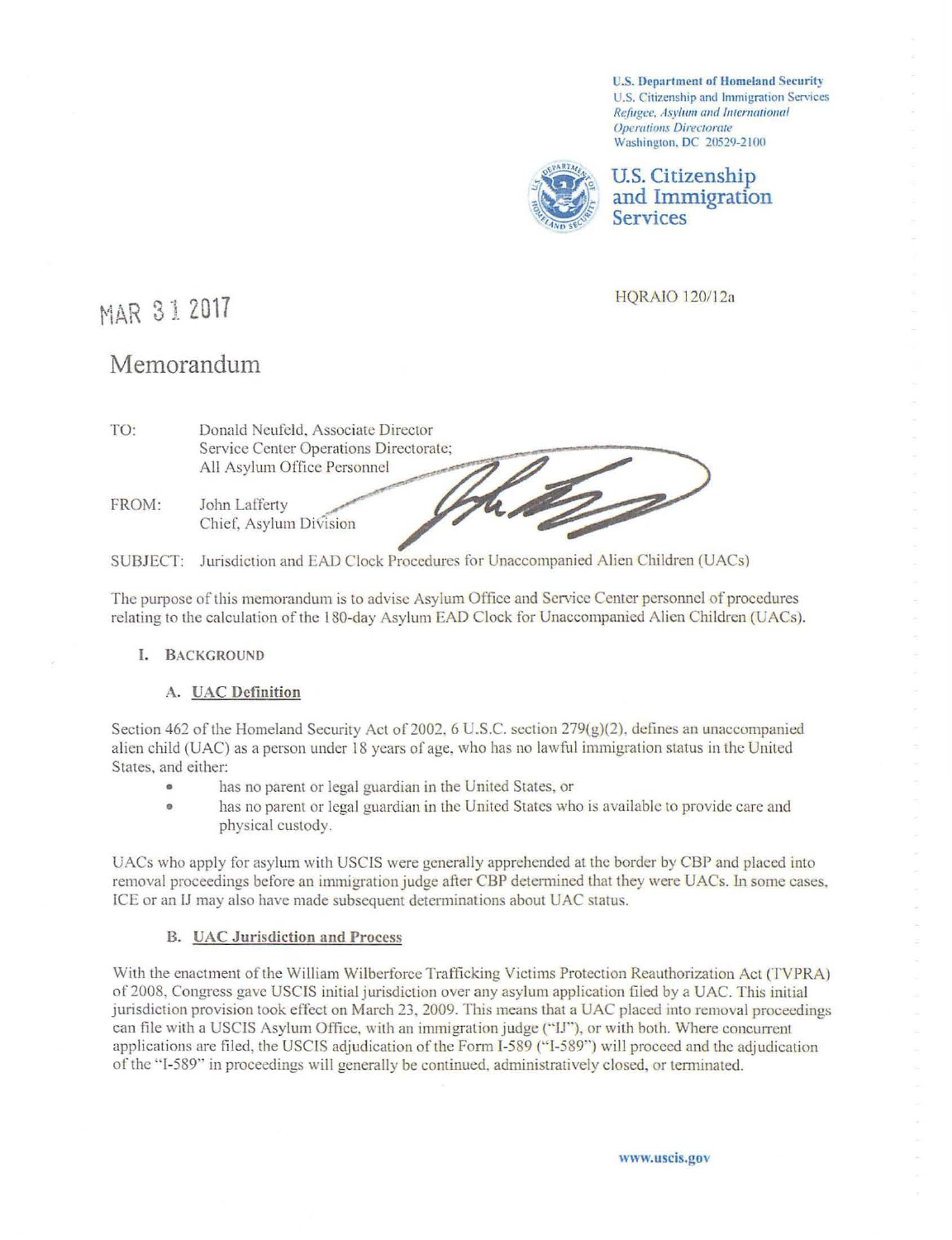*Jurisdiction and EAD Clock Procedures for Unaccompanied Alien Children (UACs)*  Page 2

The TVPRA initial jurisdiction provision applies to all UACs who filed for asylum on or after the date of enactment, December 23, 2008, as well as to the asylum claims filed by UACs with pending proceedings in immigration court, cases on appeal to the BIA or on petition for review in federal court as of that date.

UACs seeking to file an 1-589 with a USCIS Asylum Office who are also in removal proceedings (who previously would have had their case heard by an immigration judge in the first instance) may now file an 1-589 with USCIS at the Nebraska Service Center (NSC).<sup>1</sup> In limited circumstances, a USCIS Asylum Office will also accept an 1-589 from a UAC.

When a UAC appears at a master calendar hearing in removal proceedings, the immigration judge may continue, administratively close, or terminate the proceedings after the applicant declares an intent to file an 1-589 with the USCIS Asylum Division. ICE will give the applicant the DHS UAC Instruction Sheet, which explains filing instructions to the applicant. In some cases, a UAC may have already lodged or filed an 1-589 with EOIR during the course of the removal proceedings. This is not prohibited by the TVPRA.

When USCIS receives an 1-589 from a UAC (either at the Nebraska Service Center's 1-589 Unit or an Asylum Office), the code "PRL" is entered into the special group ("SPC GRP'') field on the RAPS Case Entry screen (1589) and is displayed on the RAPS Case Status screen (CSTA), or alternatively within PCQS RAPS, if the UAC applicant is in removal proceedings AND the applicant has filed a Form 1-589 with USCIS under the initial jurisdiction provision of the TVPRA.<sup>2</sup>

Following the USCIS Asylum Division's adjudication of the 1-589, applications that are not granted will be returned to immigration court. Where immigration proceedings are concurrently pending in immigration court (as evidenced by the PRL code in RAPS), the asylum officer will issue a "Notice of Non-Eligibility'' to the UAC stating that the application is being returned to the immigration judge to continue immigration proceedings.

Where the asylum officer determines that USCIS does not have jurisdiction over the 1-589, the officer will issue a hard copy "Notice of Lack of Jurisdiction (non-UAC)" to the UAC stating that USCIS does not have jurisdiction over the 1-589 and that the application is being returned to the immigration judge to continue immigration proceedings. A copy of the appropriate notice will be placed in the A-file, along with a copy of the asylum officer's memo to file explaining why USCIS lacks jurisdiction. ICE will then request that proceedings are re-opened or re-calendared for continuation of the adjudication of the 1-589 before the immigration judge.

Adjudicators should take note that RAPS and PCQS DOJ-EOIR do not have special codes to reflect the transfer of the referred I-589 *from* the Asylum Division to the concurrently pending immigration proceedings. In RAPS, either a "referral" or "close" decision will be recorded.<sup>3</sup> The PCQS DOJ-EOIR asylum clock information will not reflect days calculated in RAPS because USCIS asylum officers are not directly inputting this information into DOJ's system for UAC cases in concurrent proceedings, unlike in standard affirmative

<sup>&</sup>lt;sup>1</sup> The I-589 Unit at the NSC accepts Affirmative, UAC, and Defensive I-589 applications. For Affirmative and UAC applications, the Unit enters the 1-589 information into RAPS and records a filing date. For defensive applications, the

<sup>&</sup>lt;sup>2</sup> Only the "PRL" code indicates that the applicant is in removal proceedings and has filed an I-589 with the USCIS Asylum Division under the initial jurisdiction provision of the TVPRA. Officers may see designations of"mlnor principal" or "unaccompanied minor principal" at the top of the Case Status screen (CSTA command in RAPS) or PCQS RAPS. These designations should not be used to determine whether an applicant has applied for asylum with US CIS under the initial jurisdiction provisions of the TVPRA as a UAC.

<sup>&</sup>lt;sup>3</sup> Although RAPS does not have a separate code to reflect transfers back to the immigration court, the system is able to distinguish served "referrals" (Notices of Non-Eligibility) of PRL (UAC) cases for reporting purposes.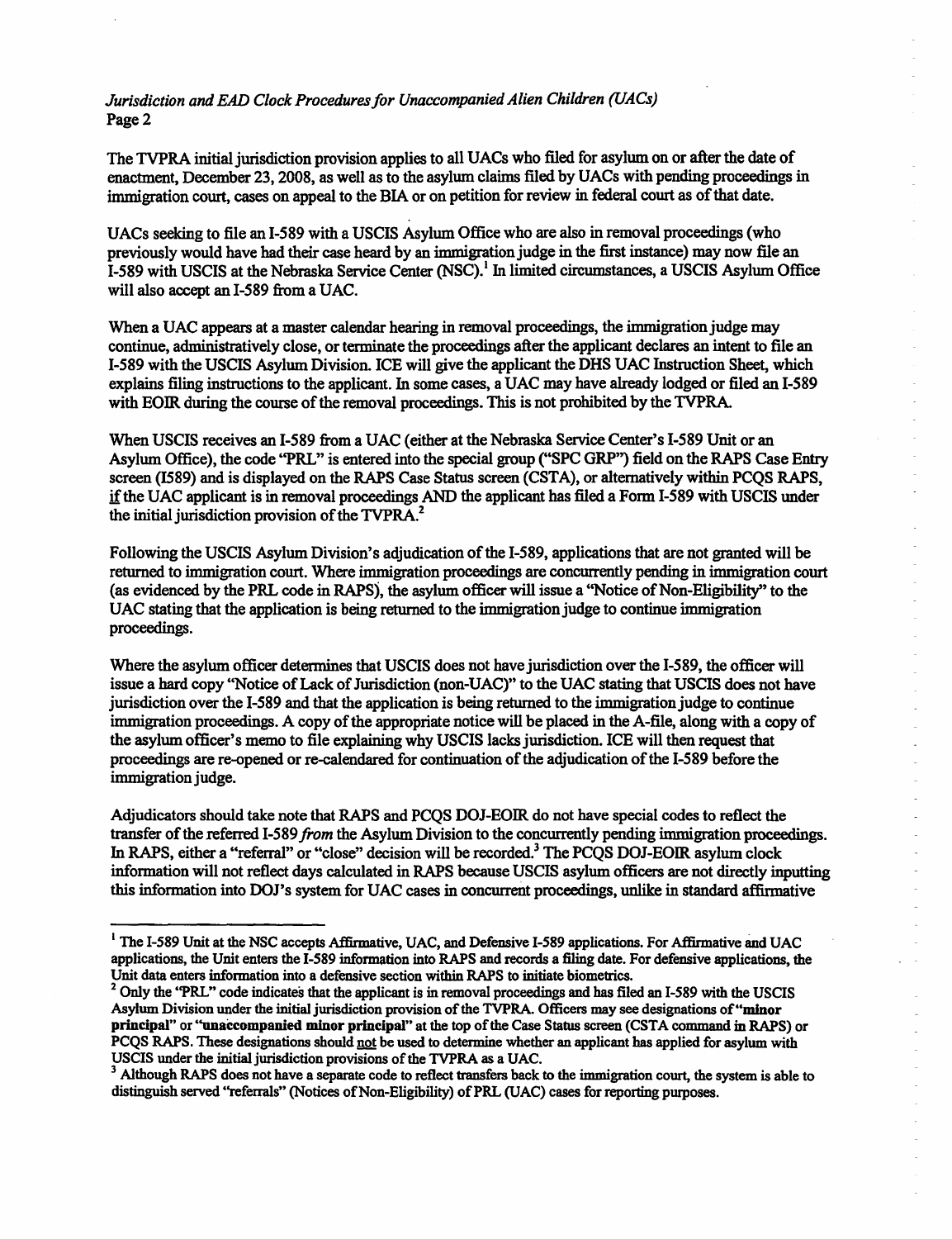*Jurisdiction and EAD Clock Procedures for Unaccompanied Alien Children (UACs)*  Page 3

referral cases. Likewise, the RAPS clock will only reflect activity before USCIS. The section "180-Day Asylum EAD Clock Calculation for UACs" explains how to calculate the 180-Day Asylum EAD Clock for 1-765 adjudications.

# ll. 180-DAY AsYLUM EAD CLOCK CALCULATION FOR UACS

A UAC applicant's 180-day Asylum EAD Clock ("the Clock") will be calculated according to one of the following scenarios:

# Scenario 1: No PRL Code in RAPS

If an applicant files a Form 1-589 with USCIS prior to being placed in removal proceedings:

- The Clock is calculated no differently than a standard affirmative asylum application.
- The Clock starts at the time of filing of the 1-589 with USCIS.
- The Clock days accumulate (taking into consideration any stops and restarts) until the date of final decision by the Asylum Office, as reflected in RAPS. PCQS DOJ-EOIR should be consulted for activity following routine referral of the case.

### Scenario 2: PRL Code in RAPS, with Lodging or Filing with EOIR prior to USCIS filing

If a UAC applicant is in removal proceedings and has lodged or filed an I-589 with EOIR prior to filing as a UAC with USCIS:

- The Clock starts on the date of lodging or filing of the I-589 at EOIR.
- The Clock days accumulate (taking into consideration any stops and restarts) until the date of an IJ final decision on the merits of the 1-589, if any. If an II decision stops the Clock prior to the filing of an 1-589 with USCIS, the Clock will remain stopped until the UAC applicant files an 1-589 with USCIS. (This scenario is very rare).
- If there is no final decision by the IJ on the I-589, the Clock days will be calculated (taking into consideration any stops and restarts) through the date of the filing of the 1-589 with USCIS. The adjudicator should refer to PCOS DOJ-EOIR to calculate the days from lodging or filing with EOIR and stop on the date that the applicant filed the 1-589 with USCIS.
- The Clock days accumulated at EOIR (taking into consideration any stops and restarts) must be added to those days accumulated at the Asylum Office, as reflected in RAPS, beginning on the date the UAC applicant files an I-589 with USCIS through the date of a final decision by the asylum officer.
- Disregard any starts or stops reflected in PCQS DOJ-EOIR during the time period that USCIS is adjudicating a UAC's 1-589.
- For calculation of days accumulated following a final decision by the Asylum Office, see Section entitled ''Post-Decision Calculation for Scenarios 2 through 4" below.

#### Scenario 3: PRL Code in RAPS, with no Lodging or Filing with EOIR

If a UAC applicant is in removal proceedings and has not lodged or filed an I-589 with EOIR (either before or after filing as a UAC with USCIS):

- The Clock starts at the time of filing the 1-589 with USCIS (either at the Nebraska Service Center or an Asylum Office).
- The Clock days accumulate (taking into consideration any stops and restarts) until the date of a final decision by the asylum officer, as reflected in RAPS.
- For calculation of days accumulated following a final decision by the Asylum Office, see Section entitled "Post-Decision Calculation for Scenarios 2 through 4" below.

#### Scenario 4: PRL Code in RAPS, with Lodging or Filing with EOIR after USCIS riling

If a UAC applicant is in removal proceedings and has lodged or filed an I-589 with EOIR after filing as a UAC with USCIS: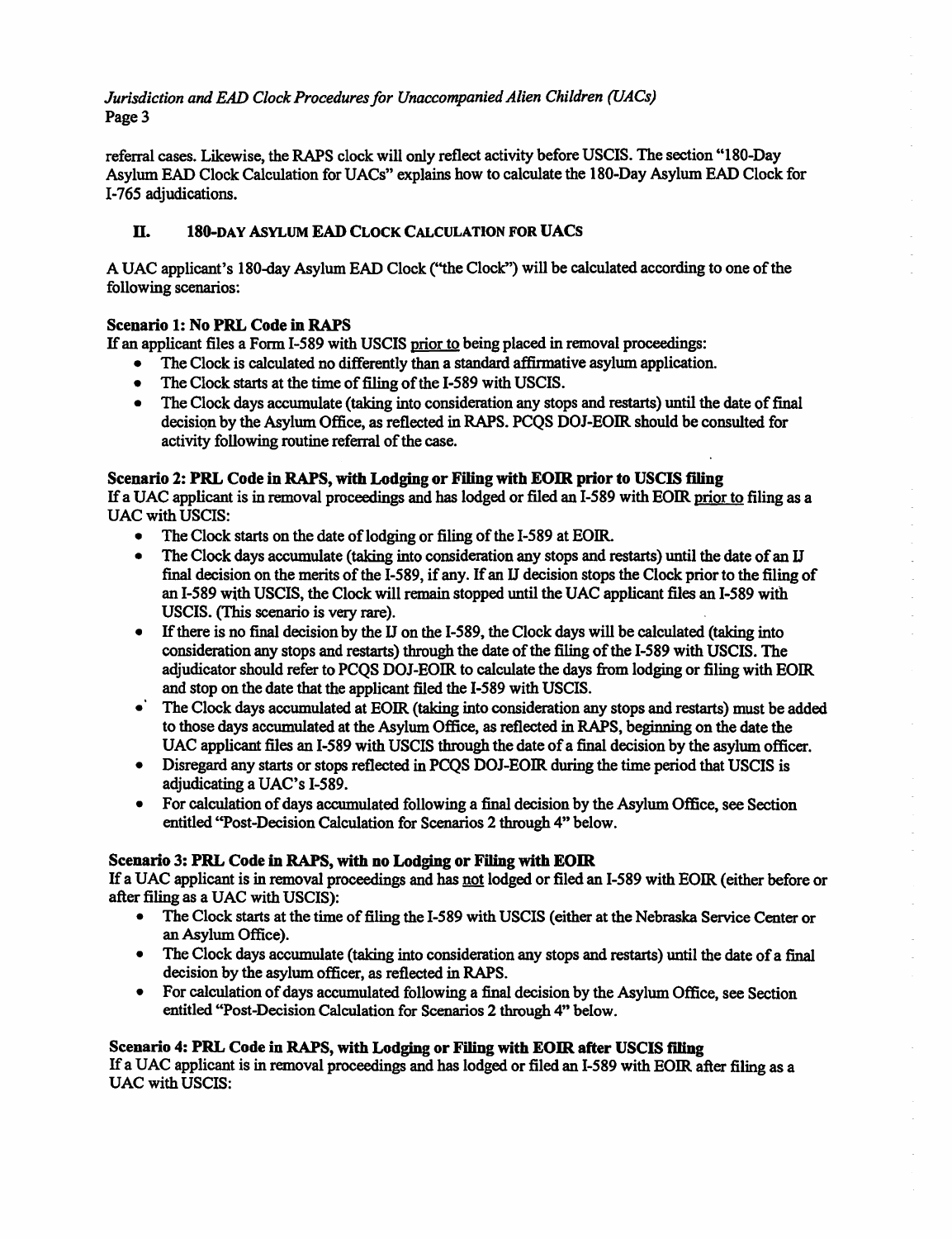*Jurisdiction and EAD Clock Procedures for Unaccompanied Alien Children (UACs)*  Page 4

- Disregard this lodging or filing.
- Calculate the clock days according to Scenario 3.
- For calculation of days accumulated following a final decision by the Asylum Office, see Section entitled "Post-Decision Calculation for Scenarios 2 through 4" below.

#### Post-Decision Calculation for Scenarios 2 through 4:

Where an asylum officer finds a UAC ineligible for asylwn, RAPS will display "referred to immigr. judge" under current status on the CSTA and "150-day clock query" (KLOK) screens. When an asylum officer finds that USCIS lacks jurisdiction over the application, RAPS will display "adm close - No/IJ Jurisdiction" on the CSTA and KLOK screens.

For the time period following the asylum officer's decision in a UAC case, the Clock is calculated under the same rules as a standard affinnative asylum application referral. However, unlike in routine affirmative referral cases (such as Scenario 1 above), in cases where a UAC is in removal proceedings prior to filing with USCIS, asylum officers are not able to directly enter Clock information into DOJ's case management system (displayed to USCIS through PCQS DOJ-EOIR.). Adjudicators must manually calculate the days following an asylum officer's determination as follows:

• Clock Running- UAC ineligible: If the Clock is running when a UAC's 1-589 is returned back to immigration cowt as ineligible ("referred to immigr. judge" in RAPS), the Clock will continue to run but will appear as stopped in RAPS. RAPS will only display the total Clock days elapsed during the time period that USCIS adjudicated the applicant's 1-589. RAPS will display "INS Clock counted until jurisdiction passed to Immigration Judge on [date of service]" on the KLOK screen. However, adjudicators must refer to PCQS DOJ-EOIR to manually calculate Clock days following the date of the asylum officer's final decision to the present. Following the date of the asylum officer's decision, any stops and restarts during immigration proceedings should be taken into consideration in calculations. The Clock will be calculated as follows:

| Days calculated in<br>Days between AO Decision date<br>Scenario 2, 3, or 4<br>TO next chronological event in<br>PCQS DOJ-EOIR that is a "Stop"]<br>above, as applicable] |  | [Days accumulated as<br>running in PCQS DOJ-<br><b>EOIR</b> thereafter |
|--------------------------------------------------------------------------------------------------------------------------------------------------------------------------|--|------------------------------------------------------------------------|
|--------------------------------------------------------------------------------------------------------------------------------------------------------------------------|--|------------------------------------------------------------------------|

• Clock Running- Lack of Jurisdiction: If a UAC's 1-589 is returned to the immigration court as USCIS lacking jurisdiction ("adm. close - No/U Jurisdiction" in RAPS), the days from this time period will be counted toward the Clock, and the Clock days continue to accumulate until the next activity with EOIR. At this time, RAPS does not display this information. The KLOK screen in RAPS may show that the Clock has stopped as of the date of the decision with an "admin close- IJ Jurisdiction," but the Clock should be calculated as running from the date of the asylum officer's final decision.<sup>4</sup> Accordingly, adjudicators must refer to PCOS DOJ-EOIR to manually calculate Clock days from the date of the asylum officer's final decision, as noted in RAPS. Following the date of the asylum officer's decision on the I-589, any stops and restarts during immigration proceedings should be taken into consideration in calculations.

| [Days calculated in   | [Days between AO Decision date] | [Days accumulated as |
|-----------------------|---------------------------------|----------------------|
| Scenario 2, 3, or $4$ | TO next chronological event in  | running in PCQS DOJ- |

<sup>&</sup>lt;sup>4</sup> In UAC cases, the TVPRA allows for removal proceedings to be ongoing, and thus the delay from a determination that USCIS lacks jurisdiction is caused by USCIS's consideration of whether the applicant meets the definition of a UAC.In these instances, the clock will be calculated as running.